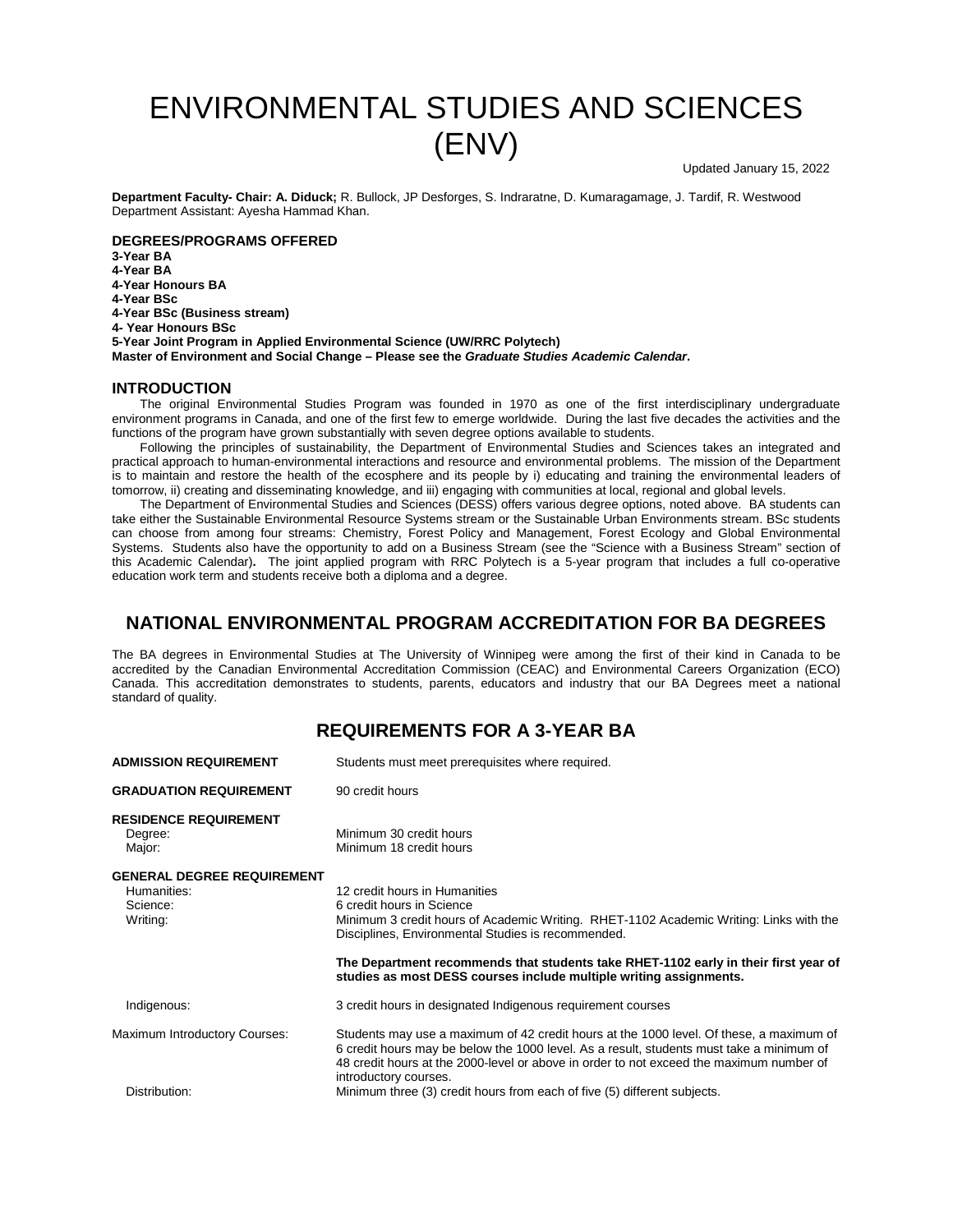#### **MAJOR REQUIREMENT**

| Sustainable Environmental Resource Systems, 63 credit hours; Sustainable Urban           |
|------------------------------------------------------------------------------------------|
| Environments, 63 credit hours.                                                           |
| The student must meet both the requirements of Environmental Studies and Sciences and    |
| those of the second Major Department. A course listed by both Department counts towards  |
| both Majors (unless it is clearly stated otherwise in that discipline's section of this  |
| Calendar).                                                                               |
| Minimum 48 credit hours from two (2) different majors with not less than 18 credit hours |
| from each major subject. Required courses depend on second major and will be             |
| determined in consultation with the department advisor                                   |
|                                                                                          |

Required courses:

**These are the core courses for all BA students.**

| BIOL-1106(3)           | Environmental Biology OR CHEM-2801(3) Environmental Issues: A Chemistry Perspective |
|------------------------|-------------------------------------------------------------------------------------|
| ECON-1104(3)           | Introduction to Economic Theory                                                     |
| ECON-2317(3)           | <b>Environmental Economics</b>                                                      |
| ENV-1600(3)            | Human-Environmental Interactions                                                    |
| <b>ENV/IDS-2603(3)</b> | Environmental Sustainability: A Global Dilemma                                      |
| ENV-2604(3)            | Environment and Health                                                              |
| ENV-3606(3)            | The Environment and Business                                                        |
| ENV-3609(3)            | Research Methods and Design                                                         |
| ENV-3610(3)            | <b>Research Projects</b>                                                            |
| GEOG-1205(3)           | Our Dynamic World: An Introduction to Physical Geography                            |
| GEOG-2309(3)           | Statistical Techniques in Environmental Analysis                                    |
| IS-1017(3)             | Introduction to Indigenous Studies: Politics and Governance                         |
| PHIL-2233(3)           | <b>Environmental Ethics</b>                                                         |
|                        |                                                                                     |

## **SUSTAINABLE ENVIRONMENTAL RESOURCE SYSTEMS**

Required courses:

#### **Core courses for all BA students PLUS**

| ENV-3035(3)            | Law and the Environment OR ENV-3602(3) Environmental Governance for Sustainability                      |
|------------------------|---------------------------------------------------------------------------------------------------------|
| <b>ENV/UIC-3025(3)</b> | Issues in Sustainable Cities OR ENV/UIC-3603(3) Winnipeg and the Environment: A Case Study              |
| Approach               |                                                                                                         |
| ENV-3612(3)            | Environmental Impacts of Agriculture                                                                    |
|                        | <b>ENV/BIOL-3476(3)</b> Forest Policy and Management                                                    |
| GEOG-2419(3)           | Resource Development and the Canadian Environment                                                       |
|                        | <b>Plus:</b> Nine credits from the Sustainable Environmental Resource Systems suggested electives list. |

#### **Sustainable Environmental Resource Systems suggested electives:**

| CRS-1200(6)            | Introduction to Conflict Resolution Studies                  |
|------------------------|--------------------------------------------------------------|
| <b>ECON-2318(3)</b>    | <b>Energy Economics</b>                                      |
|                        | <b>ENV/SOC-2502(3)</b> Sociology of the Environment          |
| <b>ENV/GEOG/WGS</b>    | Sex, Gender, Space and Place                                 |
| $-2416(3)$             |                                                              |
| <b>ENV/IDS-2521(3)</b> | <b>Voluntary Simplicity</b>                                  |
| ENV-4616(3)            | <b>Campus Sustainability</b>                                 |
| GEOG-2304(3)           | Computer Mapping                                             |
| GEOG-2306(3)           | Introduction to Geographic Information Systems               |
| GEOG-2401(3)           | <b>Agricultural Geography</b>                                |
| GEOG-2212(3)           | <b>Natural Hazards</b>                                       |
| GEOG-3216(3)           | <b>Arctic Environments</b>                                   |
| GEOG-3218(3)           | Global Biogeochemical Cycles                                 |
| IDS-1100(6)            | Introduction to International Development Studies            |
| IS-1016(3)             | Introduction to Indigenous Studies: Art, Culture and History |
| IS-2050(3)             | Indigenous Peoples, Lands, and Resources                     |
| IS-2060(3)             | Indigenous Treaties in Canada                                |
| POL-2100(6)            | <b>Global Politics</b>                                       |
| POL-2300(6)            | <b>Public Administration</b>                                 |
| POL-3105(3)            | <b>Global Political Economy</b>                              |
| POL-3411(3)            | Indigenous People in Canada and the Law                      |
| POL-3450(3)            | Sustainability and Environmental Politics                    |

Note: These electives also apply to the 4-year degree for this stream.

#### **SUSTAINABLE URBAN ENVIRONMENTS**

Required courses: **Core courses for all BA students PLUS ENV-3035(3)** Law and the Environment **OR ENV-3602(3)** Environmental Governance for Sustainability **ENV/UIC-3025(3)** Issues in Sustainable Cities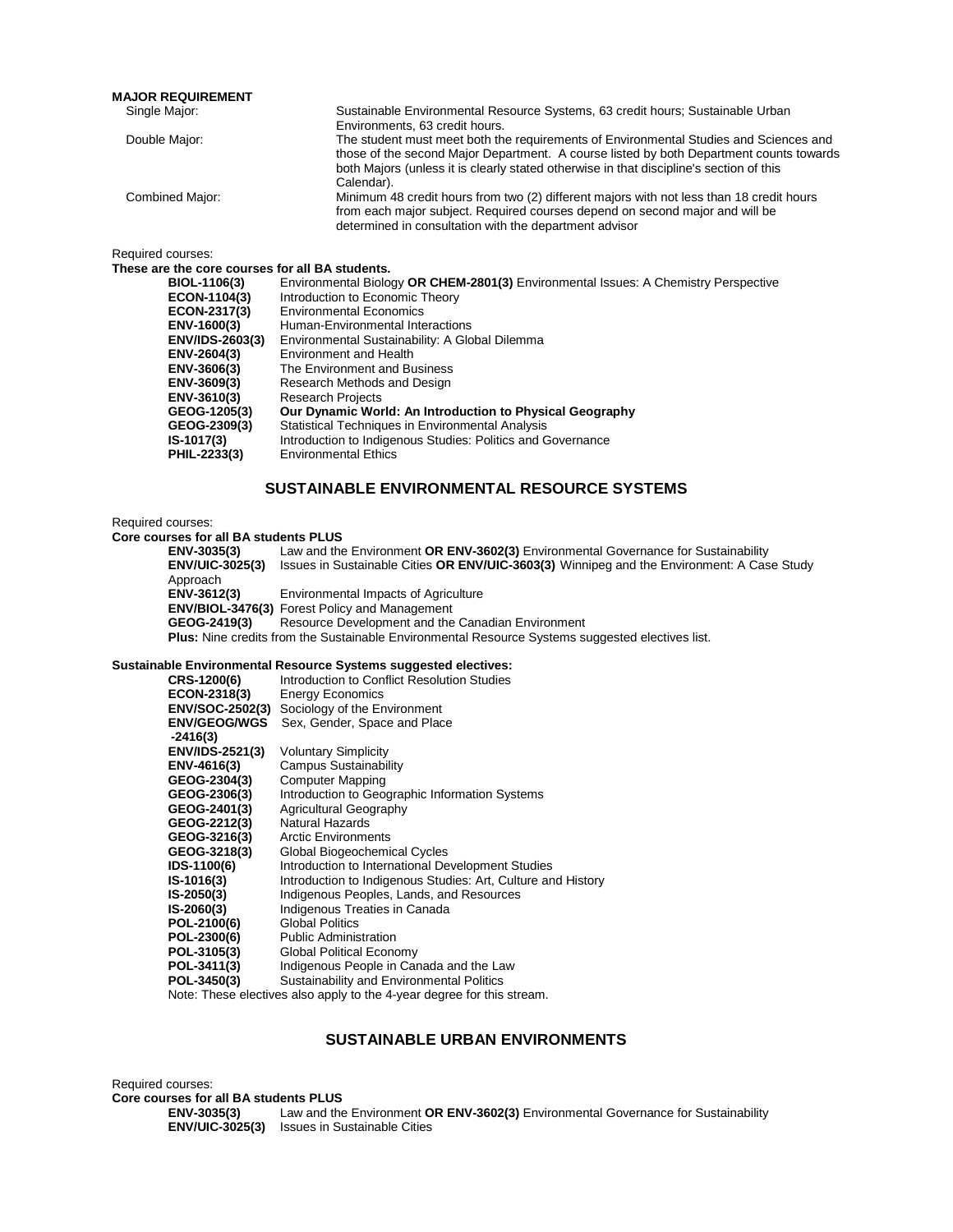**ENV/UIC-3603(3)** Winnipeg and the Environment: A Case Study Approach **GEOG-2414(3)** The Urban Environment **GEOG-2415(3)** An Introduction to Urban Development **Plus:** Nine credits from the Sustainable Urban Environments suggested electives list.

#### **Sustainable Urban Environments suggested electives:**

| <b>ENV/SOC-2502(3)</b> | Sociology of the Environment                                           |
|------------------------|------------------------------------------------------------------------|
| <b>ENV/GEOG/WGS</b>    | Sex, Gender, Space and Place                                           |
| $-2416(3)$             |                                                                        |
| ENV/IDS-2521(3)        | <b>Voluntary Simplicity</b>                                            |
| GEOG-2304(3)           | <b>Computer Mapping</b>                                                |
| GEOG-2306(3)           | Introduction to Geographic Information Systems                         |
| GEOG-3402(3)           | Urbanization in the Developing World                                   |
| GEOG-3413(3)           | Urban Revitalization: Rebuilding of Decaying Cities                    |
| GEOG-4403(3)           | Urban Land Use - Developmental Processes                               |
| GEOG-4404(3)           | Field Research in Urban Geography                                      |
| HIST-3544(6)           | The History of Winnipeg                                                |
| IS-1016(3)             | Introduction to Indigenous Studies: Art, Culture and History           |
| POL-2300(6)            | <b>Public Administration</b>                                           |
| POL-2500(3)            | <b>City Politics</b>                                                   |
| POL-2505(3)            | <b>Issues in City Politics</b>                                         |
| UIC-2001/              | <b>Community Development</b>                                           |
| $IS-2301(3)$           |                                                                        |
| UIC 2220(3)            | Urban Poverty and Policy                                               |
| <b>UIC/WGS-3020(3)</b> | Women and the Inner City                                               |
| UIC-3030/              | Urban and Community Planning                                           |
| GEOG-3432(3)           |                                                                        |
| UIC-3050(3)            | Immigration and the Inner City                                         |
| UIC-3060(3)            | Confronting Racism in the Inner City                                   |
|                        | Note: These electives also apply to the 4-year degree for this stream. |

# **REQUIREMENTS FOR A 4-YEAR BA**

| <b>ADMISSION REQUIREMENT</b>                                                                | Students must meet prerequisites where required.                                                                                                                                                                                                                                                                                                                       |  |
|---------------------------------------------------------------------------------------------|------------------------------------------------------------------------------------------------------------------------------------------------------------------------------------------------------------------------------------------------------------------------------------------------------------------------------------------------------------------------|--|
| <b>GRADUATION REQUIREMENT</b>                                                               | 120 credit hours                                                                                                                                                                                                                                                                                                                                                       |  |
| <b>RESIDENCE REQUIREMENT</b><br>Degree:<br>Major:                                           | Minimum 60 credit hours<br>Minimum 30 credit hours                                                                                                                                                                                                                                                                                                                     |  |
| <b>GENERAL DEGREE REQUIREMENT</b><br>Humanities:<br>Science:<br>Social Science:<br>Writing: | 12 credit hours<br>6 credit hours<br>12 credit hours<br>Minimum 3 credit hours of Academic Writing. RHET-1102 Academic Writing: Links with<br>the Disciplines, Environmental Studies, is recommended.                                                                                                                                                                  |  |
|                                                                                             | The Department recommends that students take RHET-1102 early in their first year of<br>studies as most courses in DESS programs include multiple writing assignments.                                                                                                                                                                                                  |  |
| Indigenous:<br>Maximum Introductory Courses:                                                | 3 credit hours in designated Indigenous requirement courses<br>Students may use a maximum of 42 credit hours at the 1000 level. Of these, a maximum of<br>6 credit hours may be below the 1000 level. As a result, students must take a minimum of<br>78 credit hours at the 2000-level or above in order to not exceed the maximum number of<br>introductory courses. |  |
| Distribution:<br>4000-Level Courses:                                                        | Minimum three (3) credit hours from each of five (5) different subjects.<br>Minimum 3.0 GPA (B) in major courses or permission of the department (students lacking<br>the requisite 3.0 GPA should consult the department concerned regarding eligibility to take<br>4000-level courses).                                                                              |  |
| <b>MAJOR REQUIREMENT</b>                                                                    |                                                                                                                                                                                                                                                                                                                                                                        |  |
| Single Major:                                                                               | Sustainable Environmental Resource Systems, 81 credit hours; Sustainable Urban<br>Environments, 81 credit hours.                                                                                                                                                                                                                                                       |  |
| Double Major:                                                                               | The student must meet both the requirements of Environmental Studies and Sciences and<br>those of the second Major Department. A course listed by both Departments counts<br>towards both Majors (unless it is clearly stated otherwise in that discipline's section of the<br>Calendar).                                                                              |  |
| Combined Major:                                                                             | Minimum 60 credit hours from two (2) different majors with not less than 24 credit hours<br>from each major subject. Required courses depend on second major and will be<br>determined in consultation with the departmental advisor.                                                                                                                                  |  |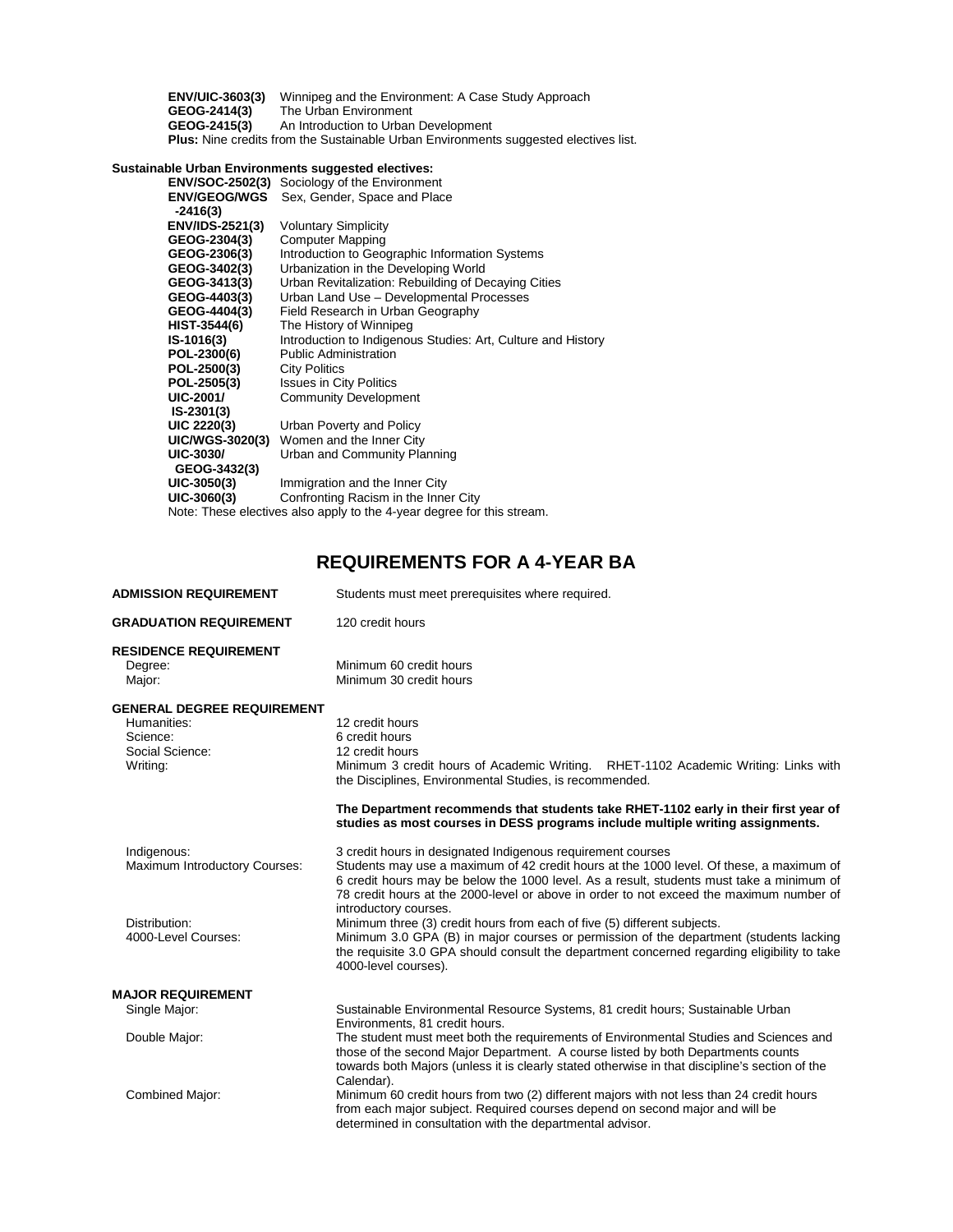## **SUSTAINABLE ENVIRONMENTAL RESOURCE SYSTEMS**

Required courses:

**Required courses for all 3-year BA Sustainable Environmental Resource Systems students PLUS**

ENV-3035(3) Law and the Environment<br> **ENV-3602(3)** Environmental Governanc

ENV-3602(3) Environmental Governance for Sustainability<br>**ENV-4611(3)** Environmental Impact Assessment

ENV-4611(3) Environmental Impact Assessment<br>ENV-4614(3) Critical Environmental Issues

**ENV-4614(3)** Critical Environmental Issues

Ecology and Management of Species at Risk

 **Plus**: Six credits from the Sustainable Environmental Resource Systems suggested electives list.

Note: See the electives list in the 3-year degree for this stream.

#### **SUSTAINABLE URBAN ENVIRONMENTS**

Required courses: **Required courses for all 3-year BA Sustainable Urban Environments students PLUS ENV-3035(3)** Law and the Environment<br> **ENV-3602(3)** Environmental Governance ENV-3602(3) Environmental Governance for Sustainability<br>**ENV-4611(3)** Environmental Impact Assessment ENV-4611(3) Environmental Impact Assessment<br>ENV-4614(3) Critical Environmental Issues **ENV-4614(3)** Critical Environmental Issues **Campus Sustainability Plus**: Six credits from the Sustainable Urban Environments suggested electives list. Note: See the electives list in the 3-year degree for this stream.

# **REQUIREMENTS FOR AN HONOURS BA**

| <b>ADMISSION REQUIREMENT</b>                                   | Students must consult with the Department Thesis Course Advisor in planning their studies.                                                                                                                                                                                                                                                                                                                                                                                                                                          |
|----------------------------------------------------------------|-------------------------------------------------------------------------------------------------------------------------------------------------------------------------------------------------------------------------------------------------------------------------------------------------------------------------------------------------------------------------------------------------------------------------------------------------------------------------------------------------------------------------------------|
| <b>GRADUATION REQUIREMENT</b><br>Graduation G.P.A. Requirement | 120 credit hours<br>To graduate with a BA Honours, students must have completed the course requirements<br>for a BA in Environmental Studies with a minimum GPA of 3.0 on all Environmental Studies<br>and Sciences courses, which will be calculated on all course attempts in the major.<br>Students must also have a minimum 2.75 GPA on all non-major courses, which will be<br>calculated as for the General Degree (i.e., F's are not included and, in the case of repeated<br>courses, only the highest grade will be used). |
| <b>RESIDENCE REQUIREMENT</b>                                   |                                                                                                                                                                                                                                                                                                                                                                                                                                                                                                                                     |
| Degree:<br>Honours:                                            | Minimum 60 credit hours<br>Minimum 30 credit hours, including minimum 18 credit hours at upper level (3000/4000) of<br>which a minimum of 9 credit hours at 4000 level                                                                                                                                                                                                                                                                                                                                                              |
| <b>GENERAL DEGREE REQUIREMENT</b>                              |                                                                                                                                                                                                                                                                                                                                                                                                                                                                                                                                     |
| Humanities:<br>Science:                                        | 12 credit hours in Humanities<br>6 credit hours                                                                                                                                                                                                                                                                                                                                                                                                                                                                                     |
| Writing:                                                       | Minimum 3 credit hours of Academic Writing. RHET-1102 Academic Writing: Links with the<br>Disciplines, Environmental Studies, is recommended.                                                                                                                                                                                                                                                                                                                                                                                       |
|                                                                | The Department recommends that students take RHET-1102 early in their first year of<br>studies as most courses in DESS programs include multiple writing assignments.                                                                                                                                                                                                                                                                                                                                                               |
| Indigenous:                                                    | 3 credit hours in designated Indigenous requirement courses                                                                                                                                                                                                                                                                                                                                                                                                                                                                         |
|                                                                | Maximum Introductory Courses: Students may use a maximum of 42 credit hours at the 1000 level. Of these, a maximum of<br>6 credit hours may be below the 1000 level. As a result, students must take a minimum of<br>78 credit hours at the 2000-level or above in order to not exceed the maximum number of<br>introductory courses.                                                                                                                                                                                               |
| Distribution:                                                  | Minimum three (3) credit hours from each of five (5) different subjects.                                                                                                                                                                                                                                                                                                                                                                                                                                                            |
| 4000-level Courses:                                            | Minimum 3.0 GPA (B) in major courses or permission of the department (students lacking<br>the requisite 3.0 GPA should consult the department concerned regarding eligibility to take<br>4000-level courses).                                                                                                                                                                                                                                                                                                                       |
| <b>HONOURS REQUIREMENT</b>                                     |                                                                                                                                                                                                                                                                                                                                                                                                                                                                                                                                     |
| Single Honours:                                                | Minimum requirements for a 4 year BA degree in Environmental Studies in either of the<br>following streams: Sustainable Environmental Resource Systems or Sustainable Urban<br>Environments. Minimum 30 credit hours in upper-level (3000 and 4000) courses of which a<br>minimum of 12 credit hours must be at the 4000 level.                                                                                                                                                                                                     |
| <b>Required Courses:</b>                                       |                                                                                                                                                                                                                                                                                                                                                                                                                                                                                                                                     |
| GEOG-2309(3)<br>ENV-4611(3)<br>ENV-4701(6)                     | Statistical Techniques in Environmental Analysis<br><b>Environmental Impact Assessment</b><br><b>Environmental Studies Honours Thesis</b>                                                                                                                                                                                                                                                                                                                                                                                           |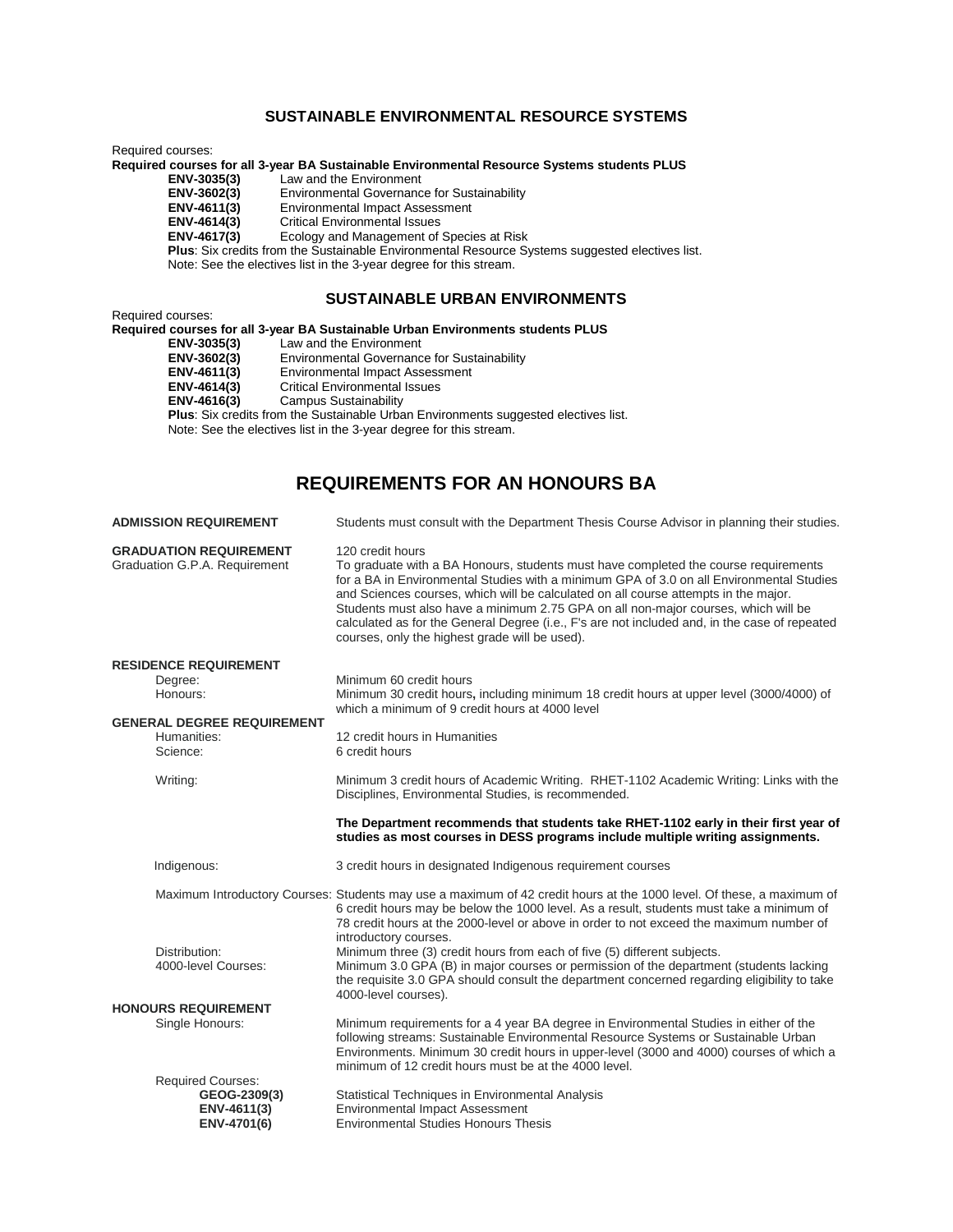# **NATIONAL ENVIRONMENTAL PROGAM ACCREDITATION FOR BSc DEGREES**

The BSc degrees in Environmental Science at The University of Winnipeg have been accredited by the Canadian Environmental Accreditation Commission (CEAC) and Environmental Careers Organization (ECO) Canada. This accreditation demonstrates to students, parents, educators and industry that our BSc Degrees in Environmental Science meet a national standard of quality.

## **REQUIREMENTS FOR A 4-YEAR BSc**

| <b>ADMISSION REQUIREMENT</b>                                                                                                                                                                                                                       |                                                                                                                                                                                                                                                                                                                                                                                                                | Students must meet prerequisites where required.                                                                                                                                                                                                                                                                                              |
|----------------------------------------------------------------------------------------------------------------------------------------------------------------------------------------------------------------------------------------------------|----------------------------------------------------------------------------------------------------------------------------------------------------------------------------------------------------------------------------------------------------------------------------------------------------------------------------------------------------------------------------------------------------------------|-----------------------------------------------------------------------------------------------------------------------------------------------------------------------------------------------------------------------------------------------------------------------------------------------------------------------------------------------|
| <b>GRADUATION REQUIREMENT</b>                                                                                                                                                                                                                      | 120 credit hours                                                                                                                                                                                                                                                                                                                                                                                               |                                                                                                                                                                                                                                                                                                                                               |
| <b>RESIDENCE REQUIREMENT</b><br>Degree:<br>Major:                                                                                                                                                                                                  |                                                                                                                                                                                                                                                                                                                                                                                                                | Minimum 60 credit hours<br>Minimum 30 credit hours                                                                                                                                                                                                                                                                                            |
| <b>GENERAL DEGREE REQUIREMENT</b><br>Humanities:<br>Science:<br>Writing:                                                                                                                                                                           | 12 credit hours<br>6 credit hours                                                                                                                                                                                                                                                                                                                                                                              | Minimum 3 credit hours of Academic Writing. RHET-1103 Academic Writing: Links with<br>the Disciplines, Environmental Studies, is recommended.<br>The Department recommends that students take RHET-1103 early in their first year of                                                                                                          |
|                                                                                                                                                                                                                                                    |                                                                                                                                                                                                                                                                                                                                                                                                                | studies as most DESS courses include multiple writing assignments.                                                                                                                                                                                                                                                                            |
| Indigenous:<br>Maximum Introductory Courses:                                                                                                                                                                                                       | introductory courses.                                                                                                                                                                                                                                                                                                                                                                                          | 3 credit hours in designated Indigenous requirement courses<br>Students may use a maximum of 42 credit hours at the 1000 level. Of these, a maximum of<br>6 credit hours may be below the 1000 level. As a result, students must take a minimum of<br>78 credit hours at the 2000-level or above in order to not exceed the maximum number of |
| Distribution:                                                                                                                                                                                                                                      |                                                                                                                                                                                                                                                                                                                                                                                                                | Minimum three (3) credit hours from each of five (5) different subjects.                                                                                                                                                                                                                                                                      |
| <b>MAJOR REQUIREMENT</b>                                                                                                                                                                                                                           |                                                                                                                                                                                                                                                                                                                                                                                                                |                                                                                                                                                                                                                                                                                                                                               |
| Single Major:                                                                                                                                                                                                                                      |                                                                                                                                                                                                                                                                                                                                                                                                                | Chemistry, 78 credit hours; Global Environmental Systems, 84 credit hours; Forest<br>Ecology, 84 credit hours; Forest Policy and Management, 78 credit hours.                                                                                                                                                                                 |
| Double Major:                                                                                                                                                                                                                                      | Calendar).                                                                                                                                                                                                                                                                                                                                                                                                     | The student must meet both the requirements of Environmental Studies and Sciences and<br>those of the second Major Department. A course listed by both Departments counts<br>towards both Majors (unless it is clearly stated otherwise in that discipline's section of the                                                                   |
| Combined Major:                                                                                                                                                                                                                                    |                                                                                                                                                                                                                                                                                                                                                                                                                | Minimum 60 credit hours from two (2) different majors with not less than 24 credit hours<br>from each major subject. Required courses depend on second major and will be<br>determined in consultation with the departmental advisor.                                                                                                         |
| Required courses:<br>These are the core courses for all BSc students.<br>BIOL-1115(3)<br>BIOL-1116(3)<br>BIOL-2403(3)<br>CHEM-1111(3)<br>CHEM-1112(3)<br>ECON-1104(3)<br>ENV-1600(3)<br>ENV-3035(3)<br>ENV-4611(3)<br>GEOG-1205(3)<br>PHIL-2233(3) | <b>Cells and Cellular Processes</b><br>Evolution, Ecology and Biodiversity<br>Principles of Ecology<br><b>Basic Principles of Chemical Reactivity</b><br>Introduction to Economic Theory<br>Human-Environmental Interactions<br>Law and the Environment<br><b>Environmental Impact Assessment</b><br><b>Environmental Ethics</b><br>3 credit hours from among:<br>GEOG-2309(3)<br>STAT-1301(3)<br>STAT-1501(3) | Introduction to the Chemical Properties of Matter<br>Our Dynamic World: An Introduction to Physical Geography<br>Statistical Techniques in Environmental Analysis<br>Statistical Analysis I<br><b>Elementary Biological Statistics I</b>                                                                                                      |

**Elementary Biological Statistics I**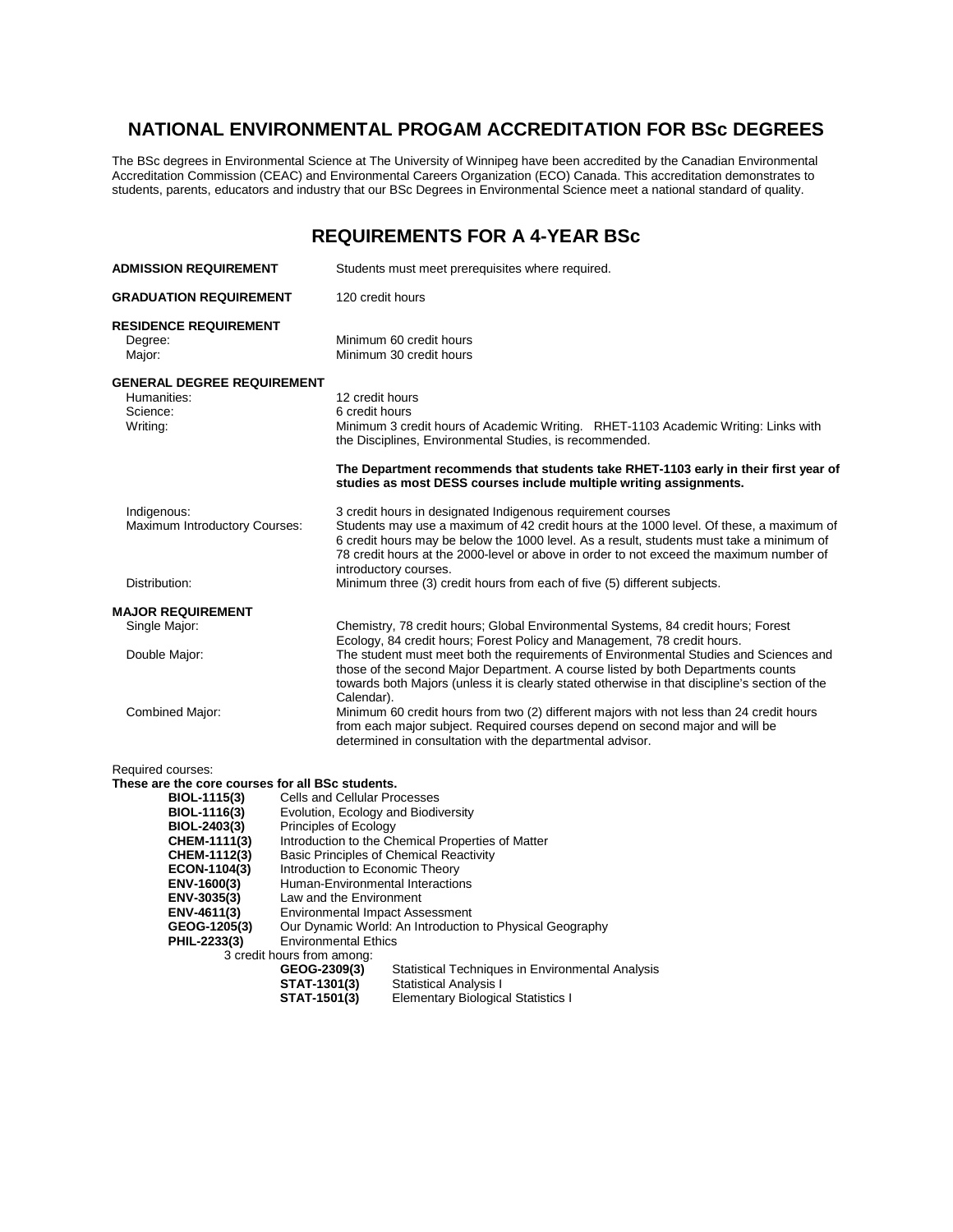## **CHEMISTRY**

Required courses:

**Core courses for all BSc students PLUS**

| BIOL-3410(3)           | <b>Freshwater Ecology</b>                                                                    |
|------------------------|----------------------------------------------------------------------------------------------|
| CHEM-2102(3)           | Thermodynamics and Kinetics                                                                  |
| CHEM-2202(3)           | Organic Chemistry I                                                                          |
| CHEM-2203(3)           | Organic Chemistry II                                                                         |
| CHEM-2302(3)           | <b>Quantitative Chemical Analysis</b>                                                        |
| CHEM-2401(3)           | Inorganic Chemistry I                                                                        |
| CHEM-2501(3)           | Principles of Biochemistry or CHEM-3502(3) Intermediate Biochemistry I or ENV/CHEM-3611(3)   |
|                        | <b>Environmental Toxicology</b>                                                              |
| CHEM-3302(3)           | Methods of Chemical Analysis                                                                 |
| CHEM-3601(3)           | <b>Environmental Chemistry</b>                                                               |
| <b>ENV/IDS-2603(3)</b> | Environmental Sustainability: A Global Dilemma                                               |
| <b>MATH-1101(6)</b>    | Introduction to Calculus or the equivalent MATH-1103(3) Introduction to Calculus I and MATH- |
|                        | <b>1104(3)</b> Introduction to Calculus II                                                   |
| PHYS-1101(6)           | Foundations of Physics I or PHYS-1301(6) Introduction to Physics                             |

## **GLOBAL ENVIRONMENTAL SYSTEMS**

Required courses:

**Core courses for all BSc students PLUS**

| BIOL-3410(3)<br><b>ENV/IDS-2603(3)</b> | <b>Freshwater Ecology</b><br>Environmental Sustainability: A Global Dilemma |
|----------------------------------------|-----------------------------------------------------------------------------|
| ENV 2604(3)                            | <b>Environment and Health</b>                                               |
| ENV 3602(3)                            | <b>Environmental Governance for Sustainability</b>                          |
| ENV-4615(3)                            | <b>Environmental Soil Science</b>                                           |
| GEOG-2207(3)                           | Climatology                                                                 |
| GEOG-2213(3)                           | <b>Introductory Soil Science</b>                                            |
| GEOG-3210(3)                           | Hydrology                                                                   |

6 credit hours from among the following ecology and geography options:

| ENV-3607(3)                                               | Forests and the Environment                                                                |
|-----------------------------------------------------------|--------------------------------------------------------------------------------------------|
| ENV-4617(3)                                               | Ecology and Management of Species at Risk                                                  |
| GEOG-2212(3)                                              | Natural Hazards                                                                            |
| GEOG-2214(3)                                              | Soil-Vegetation Systems                                                                    |
| GEOG-3216(3)                                              | <b>Arctic Environments</b>                                                                 |
| GEOG-3217(3)                                              | <b>Tropical Environments</b>                                                               |
| GEOG-3408(3)                                              | Water Resources *                                                                          |
|                                                           | 6 credit hours from the following research methods and land management techniques options: |
| ENV-3609(3)                                               | Research Methods and Design                                                                |
| GEOG-2304(3)                                              | <b>Computer Mapping</b>                                                                    |
| GEOG-2306(3)                                              | Introduction to Geographic Information Systems                                             |
| GEOG-2316(3)                                              | Introduction to Remote Sensing                                                             |
| GEOG-3319(3)                                              | <b>Advanced Remote Sensing</b>                                                             |
|                                                           | 6 credit hours from the following environmental management and physical geography options: |
| ENV-3606(3)                                               | The Environment and Business                                                               |
| ENV-3608(3)                                               | Forest Wildlife Management                                                                 |
| ENV-3612(3)                                               | Environmental Impacts of Agriculture                                                       |
| GEOG-2215(3)                                              | Mineralogy and Petrology                                                                   |
| GEOG-2218(3)                                              | Fluvial and Hillslope Processes                                                            |
| GEOG-3204(3)                                              | Climate Change and Variability                                                             |
| 6 credit hours from the following social science options: |                                                                                            |
| CRS-1200(6)                                               | Introduction to Conflict Resolution Studies                                                |
| <b>ENV/SOC-2502(3)</b>                                    | Sociology of the Environment                                                               |
|                                                           | <b>ENV/WGS-3004(3)</b> Women, Health and the Environment                                   |
| GEOG-2408(3)                                              | Environmental Perception and Human Behaviour *                                             |
| GEOG-2414(3)                                              | The Urban Environment *                                                                    |
| GEOG-2431(3)                                              | Population Geography *                                                                     |
| IDS-1100(6)                                               | Introduction to International Development Studies                                          |
| <b>IDS/ANTH-3160(3)</b>                                   | Cultural Perspectives on Global Processes *                                                |

\*courses with prerequisites that are not required courses in the major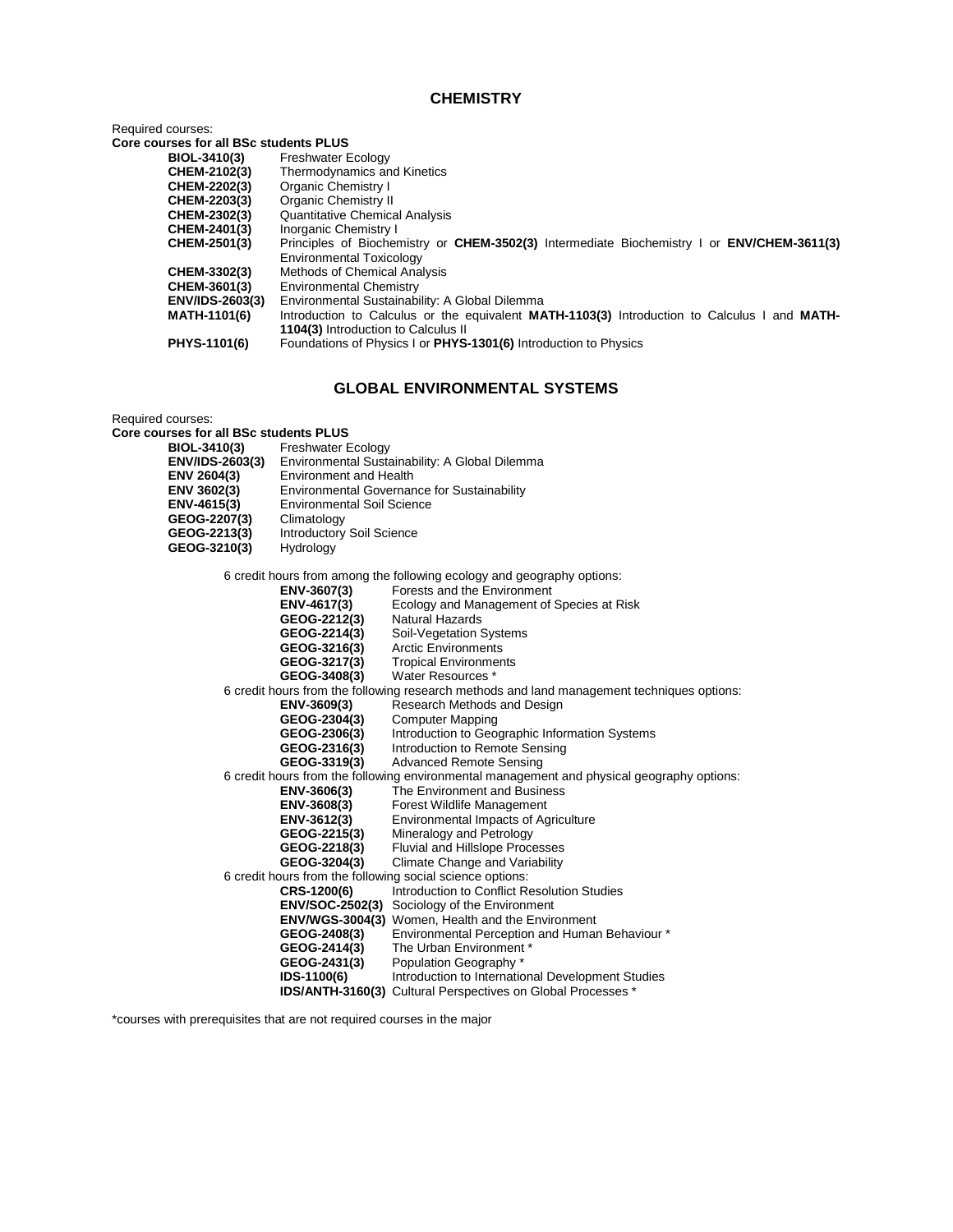#### **FOREST ECOLOGY**

The **Forest Ecology and Forest Policy and Management streams** are accredited by the Canadian Institute of Forestry (CIF) in addition to accreditation by the Canadian Environmental Accreditation Commission (CEAC) and Environmental Careers Organization (ECO) Canada. The Canadian Institute of Forestry is Canada's professional organization of foresters and leading voice for the forest industry. This designation allows graduates from these streams to have the prestige associated with a **nationally recognized forestry baccalaureate program**, giving students a competitive edge and the specialized skills needed to work in the forest industry or many associated professions. **Graduates of the University of Winnipeg's Forestry programs receive Silver Ring recognition from the CIF** which symbolizes their responsibility to manage the forest for future generations and is a commitment to life-long learning and worn with pride. The Silver Rings are presented at a special ceremony with representatives of the CIF and the University of Winnipeg. The Silver Rings recognize that students are educated and trained in the complex interrelationships of forest ecosystems, water, fish and wildlife, as well as the social, cultural and economic aspects of forestry.

Required courses:

**Core courses for all BSc students (except that GEOG-2309(3) Statistical Techniques in Environmental Analysis is required) PLUS**

| BIOL-2153(3) | <b>Biology of Vascular Plants</b>                    |
|--------------|------------------------------------------------------|
|              | <b>BIOL/ENV-2401(1)</b> Forest Field Skills Camp **  |
| BIOL-2477(3) | Forest Measurement +                                 |
| BIOL-3152(3) | Flora of Manitoba                                    |
| BIOL-3471(3) | Forest Ecology+                                      |
| BIOL-3473(3) | Principles of Silviculture +                         |
|              | <b>BIOL/ENV-3476(3)</b> Forest Policy and Management |
| BIOL-4451(2) | Forest Ecosystems Field Course **                    |
| BIOL-4471(3) | Ecological Methodology+                              |
| BIOL-4473(3) | Dendrochronology +                                   |
| BIOL-4474(3) | Forest Health and Protection +                       |
| BIOL-4475(3) | Urban Forestry +                                     |
| ENV-3607(3)  | Forests and the Environment +                        |
| ENV-3608(3)  | Forest Wildlife Management +                         |
| GEOG-2213(3) | <b>Introductory Soil Science</b>                     |
| GEOG-2306(3) | Introduction to Geographic Information Systems *     |
| GEOG-2316(3) | Introduction to Remote Sensing                       |

Suggested electives:

| Biology of Invertebrates                                |
|---------------------------------------------------------|
| <b>Freshwater Ecology</b>                               |
| General Entomology*                                     |
| Directed Research in Environmental Studies and Sciences |
| <b>Critical Environmental issues</b>                    |
| Environmental Soil Science                              |
| Ecology and Management of Species at Risk               |
| Climatology                                             |
| <b>Computer Mapping</b>                                 |
| Hydrology                                               |
| Global Biogeochemical Cycles                            |
| <b>Advanced Geographic Information Systems</b>          |
| <b>Advanced Remote Sensing</b>                          |
|                                                         |

\* courses with prerequisites that are not required courses in the major

\*\* The field courses are typically held in alternating years in the spring or summer session.

+ Typically held in alternating years in the fall/winter session.

#### **FOREST POLICY AND MANAGEMENT**

Required courses:

**Core courses for all BSc students (except that GEOG-2309(3) Statistical Techniques in Environmental Analysis is required) PLUS**

| BIOL-2153(3)           | <b>Biology of Vascular Plants</b>                    |
|------------------------|------------------------------------------------------|
|                        | BIOL/ENV-2401(1) Forest Field Skills Camp **         |
| BIOL-3471(3)           | Forest Ecology+                                      |
|                        | <b>BIOL/ENV-3476(3)</b> Forest Policy and Management |
| BIOL-4451(2)           | Forest Ecosystems Field Course **                    |
| BIOL-4474(3)           | <b>Forest Health and Protection</b>                  |
| BIOL-4475(3)           | Urban Forestry                                       |
| ECON-2317(3)           | <b>Environmental Economics</b>                       |
| <b>ENV/IDS-2603(3)</b> | Environmental Sustainability: A Global Dilemma       |
| ENV-3602(3)            | <b>Environmental Governance for Sustainability</b>   |
| ENV-3606(3)            | The Environment and Business                         |
| ENV-3607(3)            | Forests and the Environment                          |
| GEOG-2306(3)           | Introduction to Geographic Information Systems       |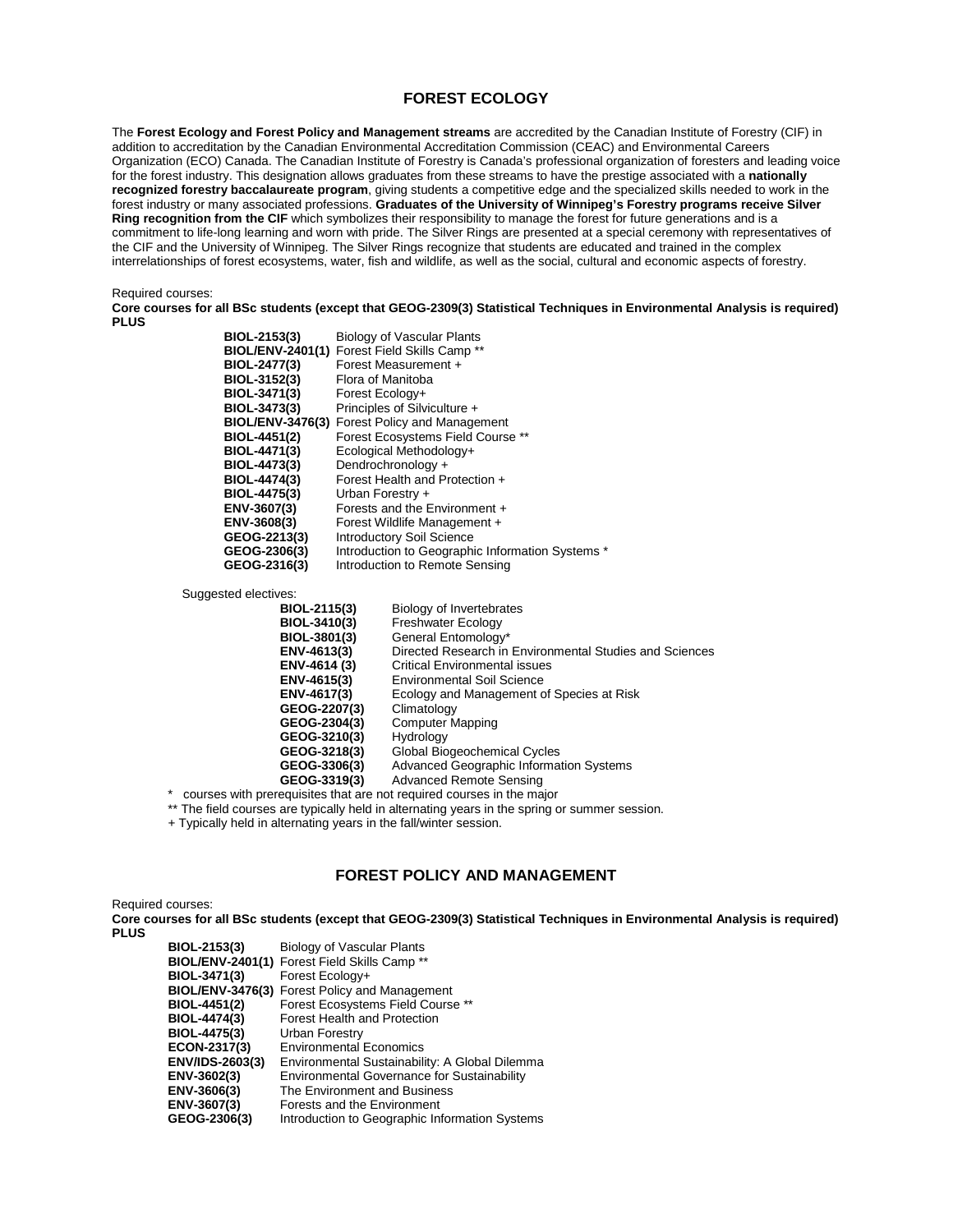Six credits from among:<br>IS-1017(

| Introduction to Indigenous Studies: Politics and Governance |
|-------------------------------------------------------------|
| Indigenous Peoples, Lands, and Resources                    |
| Indigenous Treaties in Canada                               |
| Indigenous People in Canada and the Law                     |
|                                                             |

Suggested electives:

| <b>Forest Measurement</b>                                   |
|-------------------------------------------------------------|
| Principles of Silviculture+                                 |
| Introduction to Conflict Resolution Studies                 |
| Sociology of the Environment                                |
| <b>Forest Wildlife Management</b>                           |
| Directed Research in Environmental Studies and Sciences     |
| Critical Environmental issues                               |
| <b>Environmental Soil Science</b>                           |
| Ecology and Management of Species at Risk                   |
| Advanced Geographic Information Systems                     |
| Introduction to Indigenous Studies: Politics and Governance |
| Indigenous Peoples, Lands, and Resources                    |
| Indigenous Treaties in Canada                               |
| Colonization and Indigenous Peoples                         |
|                                                             |
| Indigenous Politics in Manitoba                             |
| Indigenous People in Canada and the Law                     |
| Indigenous Justice and Canadian Law                         |
| Introduction to Indigenous Spirituality                     |
|                                                             |

\* courses with prerequisites that are not required courses in the major

- \*\* The field courses are typically held in alternating years in the spring or summer session.
- + Typically held in alternating years in the fall/winter session.

# **REQUIREMENTS FOR A 4-YEAR BSC WITH A BUSINESS STREAM**

**Students must complete the requirements of the 4-year BSc in Environmental Science in any stream (see previous section) and the set of core courses indicated in the "Science with a Business Stream" section of the Calendar**

# **REQUIREMENTS FOR AN HONOURS BSC**

| <b>ADMISSION REQUIREMENT</b>                                   | Students must consult with the Department Advisor in planning their studies.                                                                                                                                                                                                                                                                                                                                                                                                                                                          |
|----------------------------------------------------------------|---------------------------------------------------------------------------------------------------------------------------------------------------------------------------------------------------------------------------------------------------------------------------------------------------------------------------------------------------------------------------------------------------------------------------------------------------------------------------------------------------------------------------------------|
| <b>GRADUATION REQUIREMENT</b><br>Graduation G.P.A. Requirement | 120 credit hours<br>To graduate with a BSc Honours, students must have completed the course requirements<br>for a BSc in Environmental Science with a minimum GPA of 3.0 on all Environmental<br>Studies and Sciences courses, which will be calculated on all course attempts in the major.<br>Students must also have a minimum 2.75 GPA on all non-major courses, which will be<br>calculated as for the General Degree (i.e., F's are not included and, in the case of repeated<br>courses, only the highest grade will be used). |
| <b>RESIDENCE REQUIREMENT</b>                                   |                                                                                                                                                                                                                                                                                                                                                                                                                                                                                                                                       |
| Degree:<br>Honours:                                            | Minimum 60 credit hours<br>Minimum 30 credit hours, including minimum 18 credit hours at upper level (3000/4000) of<br>which a minimum of 9 credit hours at 4000 level                                                                                                                                                                                                                                                                                                                                                                |
| <b>GENERAL DEGREE REQUIREMENT</b>                              |                                                                                                                                                                                                                                                                                                                                                                                                                                                                                                                                       |
| Humanities:<br>Science:                                        | 12 credit hours in Humanities<br>6 credit hours                                                                                                                                                                                                                                                                                                                                                                                                                                                                                       |
| Writing:                                                       | Minimum 3 credit hours of Academic Writing. RHET-1103 Academic Writing: Links with the<br>Disciplines, Environmental Studies, is recommended.                                                                                                                                                                                                                                                                                                                                                                                         |
|                                                                | The Department recommends that students take RHET-1103 early in their first year of<br>studies as most courses in DESS programs include multiple writing assignments.                                                                                                                                                                                                                                                                                                                                                                 |
| Indigenous:                                                    | 3 credit hours in designated Indigenous requirement courses                                                                                                                                                                                                                                                                                                                                                                                                                                                                           |
|                                                                | Maximum Introductory Courses: Students may use a maximum of 42 credit hours at the 1000 level. Of these, a maximum of<br>6 credit hours may be below the 1000 level. As a result, students must take a minimum of<br>78 credit hours at the 2000-level or above in order to not exceed the maximum number of<br>introductory courses.                                                                                                                                                                                                 |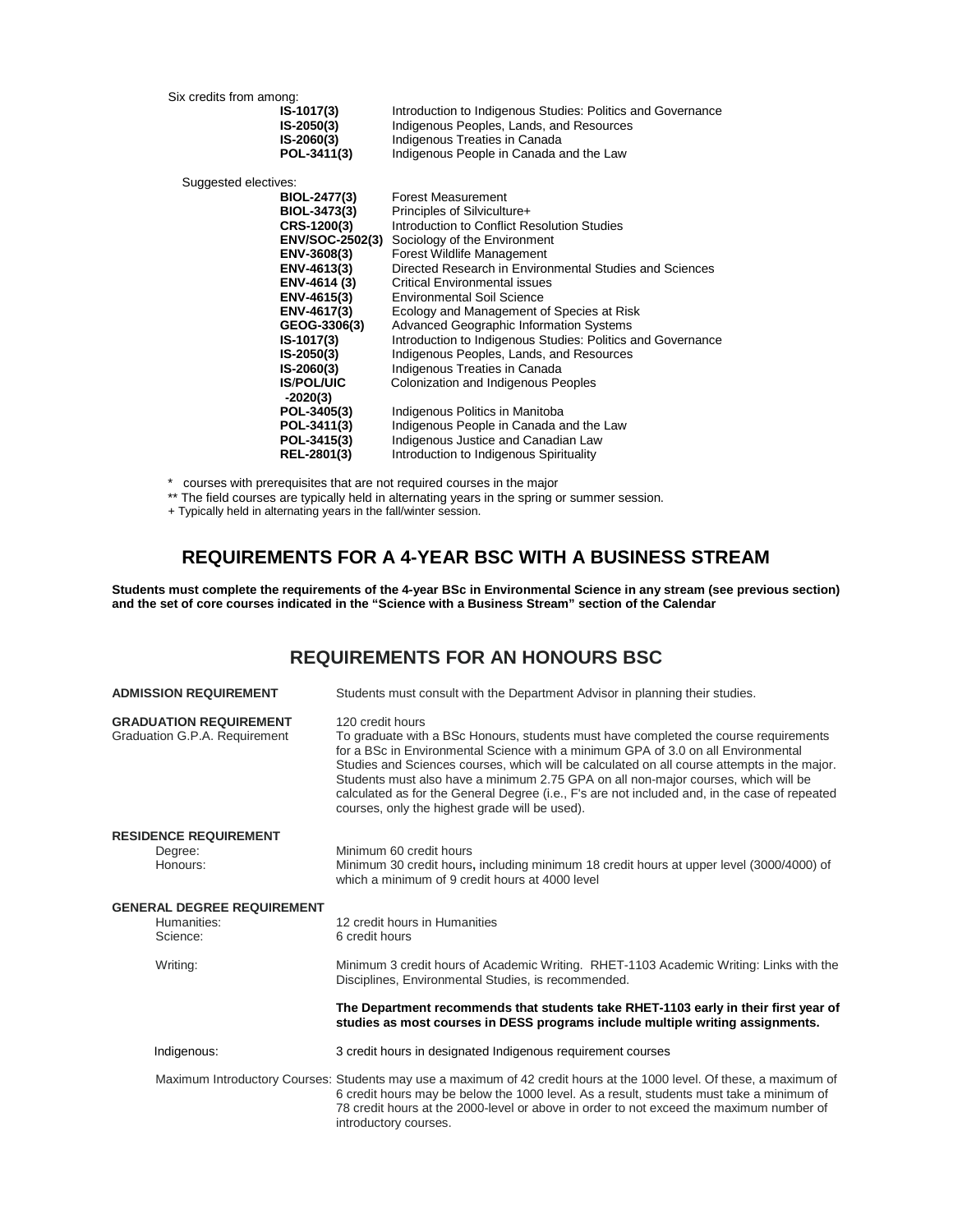Distribution: Minimum three (3) credit hours from each of five (5) different subjects.<br>4000-level Courses: Minimum 3.0 GPA (B) in major courses or permission of the departmen Minimum 3.0 GPA (B) in major courses or permission of the department (students lacking the requisite 3.0 GPA should consult the department concerned regarding eligibility to take 4000-level courses). **HONOURS REQUIREMENT** Minimum requirements for a BSc degree in Environmental Science in any of the following streams: Forest Ecology, Forest Policy and Management, Global Environmental Systems and Chemistry. Note: **GEOG-2309(3)** Statistical Techniques in Environmental Analysis must be chosen for

the statistics requirement.

 Minimum 30 credit hours in upper-level (3000 and 4000) courses of which a minimum of 12 credit hours must be at the 4000 level.

Additional Required Course:

 **ENV-4701(6)** Honours Environmental Studies and Sciences Thesis

# **THE UNIVERSITY OF WINNIPEG / RRC POLYTECH 5-YEAR JOINT PROGRAM IN APPLIED ENVIRONMENTAL SCIENCE - REQUIREMENTS**

This is a joint degree program whereby students are required to take courses at both The University of Winnipeg and RRC Polytech in a recommended sequence. The program has been specifically designed to prepare students for careers in industry where practical and theoretical skills are necessary.

In the **5-year program**, students are enrolled at The University of Winnipeg in years one, two and five, and at RRC Polytech for years three and four. The 5-year structure includes the benefit of a full co-op work term. (The work term credit requires that the student complete a minimum of 16 weeks of full-time, paid work experience related to their training and complete a reflective journal of their work experience.). The 5-year structure will increase future opportunities for students because they will also be eligible for certification by the Certified Technicians and Technologists Association of Manitoba. Students who successfully complete the entire program will receive a joint 5-Year BSc degree parchment from The University of Winnipeg and an Environmental Engineering Technology Diploma from RRC Polytech.

**Note:** Transfer of courses between institutions applies only to students who are officially registered in the joint program. The RRC Polytech courses require a laptop computer and this incurred cost is the responsibility of the student. Students must inform the Departmental Chair prior to filing their application to enroll in the RRC Polytech component of the program. Students must activate their registration when returning for their last year of the program at the University of Winnipeg.

| Students must meet the entrance requirements for admission to The University of<br>Winnipeg. Application to the program in Applied Environmental Science at RRC<br>Polytech must be completed through the Admissions Office of The University of<br>Winnipeg by March 1 <sup>st</sup> of each year in order to enter the program in September of the<br>same year.                                                                                                                                                                                                                      |
|-----------------------------------------------------------------------------------------------------------------------------------------------------------------------------------------------------------------------------------------------------------------------------------------------------------------------------------------------------------------------------------------------------------------------------------------------------------------------------------------------------------------------------------------------------------------------------------------|
| 120 credit hours                                                                                                                                                                                                                                                                                                                                                                                                                                                                                                                                                                        |
| Minimum 60 credit hours<br>Minimum 30 credit hours                                                                                                                                                                                                                                                                                                                                                                                                                                                                                                                                      |
| <b>GENERAL DEGREE REQUIREMENT</b><br>12 credit hours in Humanities<br>6 credit hours<br>Minimum 3 credit hours of Academic Writing. RH-1103 Academic Writing: Links with the<br>Disciplines, Environmental Studies, is recommended.<br>Maximum Introductory Courses:<br>Students may use a maximum of 42 credit hours at the 1000 level. Of these, a maximum of<br>6 credit hours may be below the 1000 level.<br>The Department recommends that students take RHET-1103 early in their first year of<br>studies as most courses in DESS programs include multiple writing assignments. |
| 3 credit hours in designated Indigenous requirement courses                                                                                                                                                                                                                                                                                                                                                                                                                                                                                                                             |
| Minimum three (3) credit hours from each of five (5) different subjects.                                                                                                                                                                                                                                                                                                                                                                                                                                                                                                                |
|                                                                                                                                                                                                                                                                                                                                                                                                                                                                                                                                                                                         |

University of Winnipeg minimum pre-requisites for entering RRC component of the 5 Year program: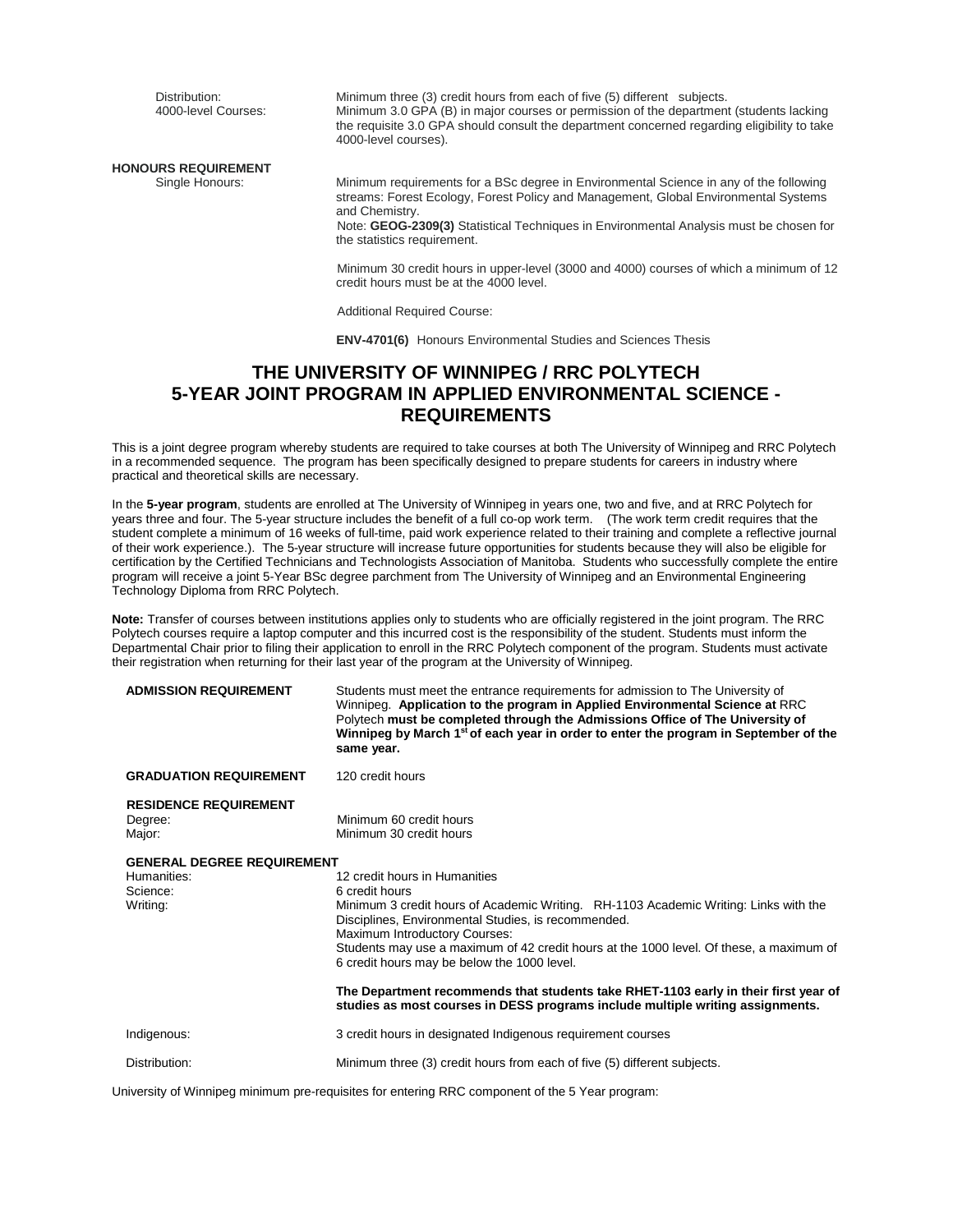CHEM-1111(3) Introduction to the Chemical Properties of Matter CHEM-1112(3) Basic Principles of Chemical Reactivity Academic Writing Requirement: 3 credit hours Humanities

#### **MAJOR REQUIREMENT:**

#### **Year 1 - University of Winnipeg**

| BIOL-1115(3)                        | <b>Cells and Cellular Processes</b>                      |  |
|-------------------------------------|----------------------------------------------------------|--|
| BIOL-1116(3)                        | Evolution, Ecology and Biodiversity                      |  |
| CHEM-1111(3)                        | Introduction to the Chemical Properties of Matter        |  |
| CHEM-1112(3)                        | <b>Basic Principles of Chemical Reactivity</b>           |  |
| ECON-1104(3)                        | Introduction to Economic Theory                          |  |
| ENV-1600(3)                         | Human-Environmental Interaction                          |  |
| GEOG-1205(3)                        | Our Dynamic World: An Introduction to Physical Geography |  |
| <b>Academic Writing Requirement</b> |                                                          |  |
|                                     |                                                          |  |

#### **3 credit hours Humanities**

# **Year 2 - University of Winnipeg**

| BIOL-2403(3)               |                                       | Principles of Ecology                            |
|----------------------------|---------------------------------------|--------------------------------------------------|
| CHEM-2302(3)               | <b>Quantitative Chemical Analysis</b> |                                                  |
| CHEM-3302(3)               |                                       | <b>Methods of Chemical Analysis</b>              |
| ECON-2317(3)               | <b>Environmental Economics</b>        |                                                  |
| <b>ENV/IDS-2603(3)</b>     |                                       | Environmental Sustainability: A Global Dilemma   |
| ENV-3035(3)                |                                       | Law and the Environment                          |
| PHIL-2233(3)               |                                       | <b>Environmental Ethics</b>                      |
| 3 credit hours Humanities  |                                       |                                                  |
| 3 credit hours from among: |                                       |                                                  |
| GEOG-2309(3)               |                                       | Statistical Techniques in Environmental Analysis |
| STAT-1301(3)               |                                       | <b>Statistical Analysis 1</b>                    |
| STAT-1501(3)               |                                       | <b>Elementary Biological Statistics I</b>        |
| 3 credit hours from among: |                                       |                                                  |
| BIOL-3492(3)               |                                       | Quantitative and Theoretical Biology             |
| CHEM-2701(3)               |                                       | Introduction to Computers in Chemistry           |
| ACS-1453(3)                |                                       | Introduction to Computers                        |
|                            |                                       |                                                  |

**Year 3 -** RRC Polytech

| $111011$ virtuoti |                                |
|-------------------|--------------------------------|
| <b>CIVC-1044</b>  | <b>Project Administration</b>  |
| <b>CIVL-2001</b>  | <b>Calculus and Statistics</b> |
| <b>CIVL-2006</b>  | Geo-Environmental Fundamentals |
| <b>CIVL-2009</b>  | <b>Fundamentals of GIS</b>     |
| <b>CIVL-2012</b>  | <b>Environmental Analysis</b>  |
| <b>CIVL-2020</b>  | <b>Environmental Science</b>   |
| <b>CIVL-2031</b>  | Chemistry 2                    |
| <b>CIVL-2032</b>  | Health and Safety              |
| <b>CIVW-2008</b>  | Co-op Work Placement           |
|                   |                                |

**Year 4 -** RRC Polytech

| <b>CIVL-2007</b> | <b>Environmental Management</b>           |
|------------------|-------------------------------------------|
| <b>CIVL-3005</b> | <b>Applied Research Project</b>           |
| <b>CIVL-3007</b> | Waste Management                          |
| <b>CIVL-3008</b> | Water and Waste Water                     |
| <b>CIVL-3011</b> | Remote Sensing and Digital Photogrammetry |
| <b>CIVL-3016</b> | Hydrology                                 |
| <b>CIVL-3026</b> | <b>Engineering Economics</b>              |
| <b>CIVL-3027</b> | <b>Supervisory Management</b>             |
|                  |                                           |

| Year 5 - University of Winnipeg<br>ENV-3609(3)<br>ENV-3610(3) | Research Methods and Design<br><b>Research Projects</b>                             |
|---------------------------------------------------------------|-------------------------------------------------------------------------------------|
| ENV-4611(3)                                                   | <b>Environmental Impact Assessment</b>                                              |
| 3 credit hours Humanities                                     |                                                                                     |
| 18 credit hours from among:                                   |                                                                                     |
| BIOL-2902(3)                                                  | Biology of Bacteria and Archaea (formerly "Biology of the Prokaryotes and Viruses") |
| BIOL-3410(3)                                                  | <b>Freshwater Ecology</b>                                                           |
| BIOL-3471(3)                                                  | <b>Forest Ecology</b>                                                               |
|                                                               | <b>BIOL/ENV-3476(3)</b> Forest Policy and Management                                |
| BIOL-3901(3)                                                  | Microorganisms and Disease                                                          |
| BIOL-3902(3)                                                  | Microbial Ecology                                                                   |
| BIOL-4471(3)                                                  | Ecological Methodology                                                              |
| CHEM-3601(3)                                                  | <b>Environmental Chemistry</b>                                                      |
| ENV-3607(3)                                                   | Forests and the Environment                                                         |
| ENV-4614(3)                                                   | Critical Environmental Issues                                                       |